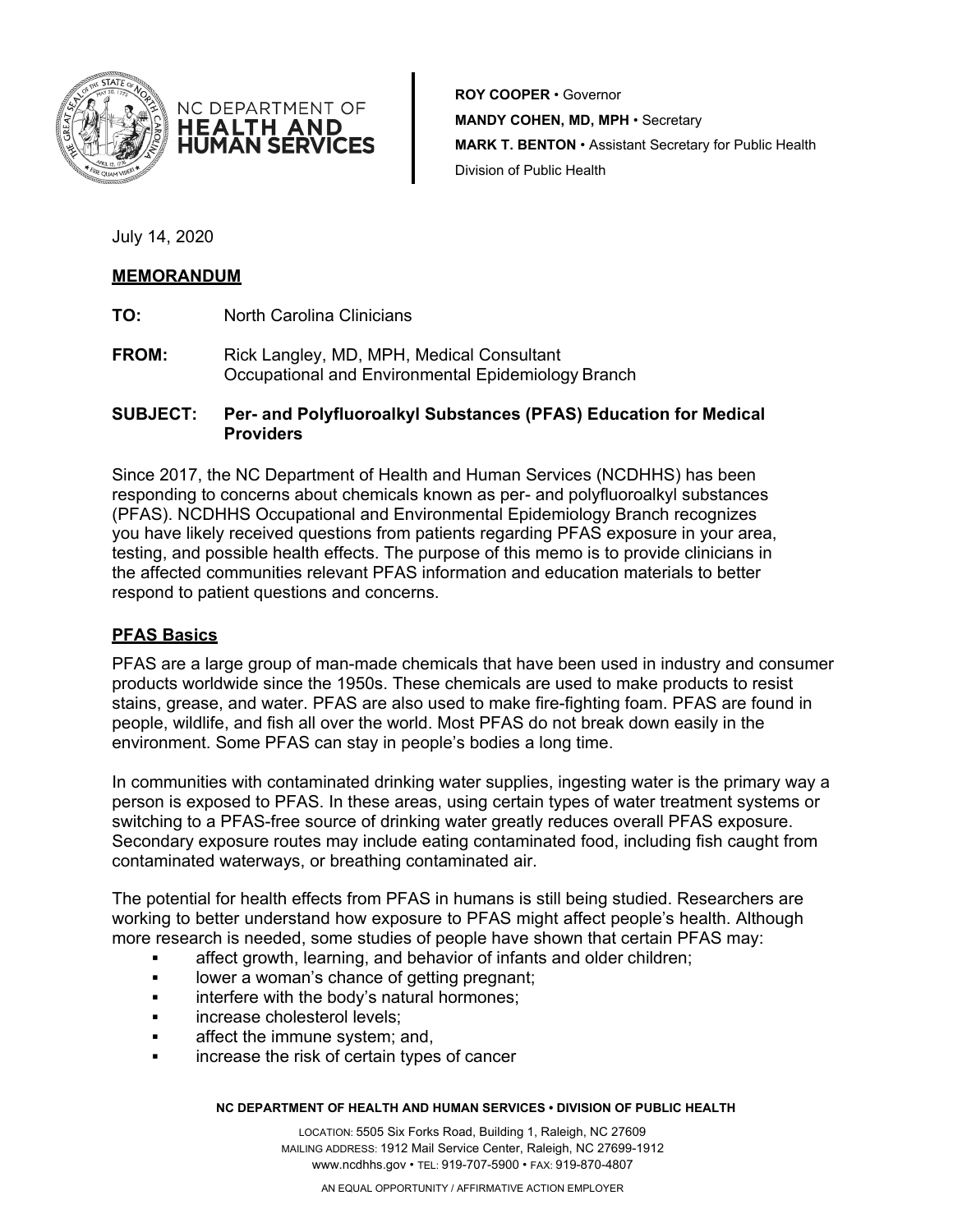### **PFAS Resources**

There are several resources available to help you talk with your patients about their health concerns related to PFAS exposure. NCDHHS' [Occupational and Environmental](https://epi.dph.ncdhhs.gov/oee/a_z/pfas.html) [Epidemiology Branch's website](https://epi.dph.ncdhhs.gov/oee/a_z/pfas.html) has information about PFAS along with factsheets for the public. The Agency for Toxic Substances and Disease Registry (ATSDR) provides free [PFAS](https://www.atsdr.cdc.gov/emes/pfas_clinicians_training.html) [continuing education for clinicians.](https://www.atsdr.cdc.gov/emes/pfas_clinicians_training.html) ATSDR also has [PFAS information and guidance for](https://www.atsdr.cdc.gov/pfas/resources/info-for-health-professionals.html) clinicians.

For more information about PFAS related health concerns, or to discuss serum testing for PFAS, NCDHHS has a medical consultant on staff who is knowledgeable about PFAS and other environmental exposures. You may contact us at (919) 707-5900 or [nchace@dhhs.nc.gov.](mailto:nchace@dhhs.nc.gov)

**Attachment**: Laboratory information for per- and polyfluoroalkyl substances (PFAS) serum testing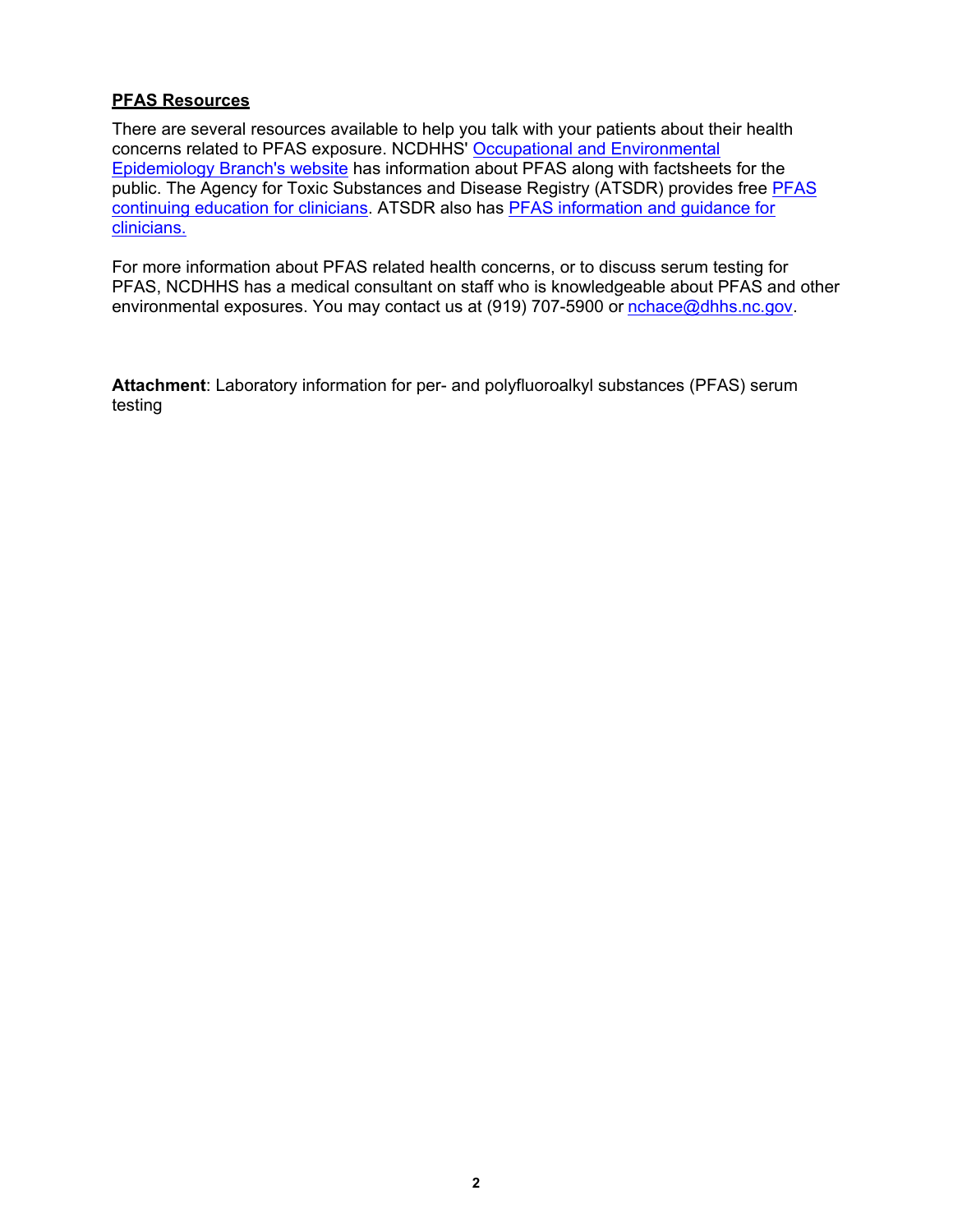### **Attachment: Laboratory information for per- and polyfluoroalkyl substances (PFAS) serum testing**

The following is a partial list of laboratories, as of May 2020, that can measure various PFAS in serum. NCDHHS has neither vetted these laboratories for quality, nor endorsed any specific laboratories. There may be other laboratories, not listed, that can do the work. This list is provided purely for informational purposes for individuals and clinicians who may be considering serum testing.

It is important for providers to explain to their patients that there are limitations to PFAS serum testing. A serum test will not predict the occurrence of disease in an individual and cannot explain an individual's current or future health problems. A serum test cannot be used to guide medical treatment decisions or tell someone where or how they were exposed. Test results will only tell patients the levels of PFAS in their serum. There are no health-based screening levels for specific PFAS that clinicians can compare to concentrations measured in serum samples. As a result, interpretation of measured PFAS concentrations in individuals is limited in its use.

| <b>Lab Name</b> | <b>Contact Info</b>     | <b>PFAS Measured</b>                                                                                                                                                                     |                              | Cost                      | <b>Other Information</b>  |
|-----------------|-------------------------|------------------------------------------------------------------------------------------------------------------------------------------------------------------------------------------|------------------------------|---------------------------|---------------------------|
|                 | 1-916-673-1520          | <b>PFBA</b>                                                                                                                                                                              | <b>PFPeS</b>                 | Approximately \$850 for   | No minimum samples.       |
| Vista           |                         | <b>PFPeA</b>                                                                                                                                                                             | <b>PFHxS</b>                 | single individual         | Physician can order.      |
| Analytical      |                         | <b>PFHxA</b>                                                                                                                                                                             | <b>PFHpS</b>                 |                           |                           |
| Laboratory      |                         | PFHpA                                                                                                                                                                                    | <b>PFOS</b>                  | Volume discount can apply |                           |
|                 |                         | <b>PFOA</b>                                                                                                                                                                              | <b>PFDS</b>                  | if multiple specimens     |                           |
|                 |                         | <b>PFNA</b>                                                                                                                                                                              | 4:2 FTS                      |                           |                           |
|                 |                         | <b>PFDA</b>                                                                                                                                                                              | 6:2 FTS                      |                           |                           |
|                 |                         | PFUnA                                                                                                                                                                                    | 8:2 FTS                      |                           |                           |
|                 |                         | <b>PFDoA</b>                                                                                                                                                                             | <b>PFOSA</b>                 |                           |                           |
|                 |                         | <b>PFTrDA</b>                                                                                                                                                                            | <b>MeFOSAA</b>               |                           |                           |
|                 |                         | <b>PFTeDA</b>                                                                                                                                                                            | <b>EtFOSAA</b>               |                           |                           |
|                 |                         | <b>PFBS</b>                                                                                                                                                                              |                              |                           |                           |
|                 | 1-866-697-8378          | PFBS (as the linear isomer)<br>PFHpA (as the linear isomer)<br>PFHxS (as the linear isomer)<br>PFNA (as the linear isomer)<br>PFOS (as the linear isomer)<br>PFOA (as the linear isomer) |                              | \$657                     | No minimum samples,       |
| Quest           |                         |                                                                                                                                                                                          |                              |                           | physician can order. The  |
| Diagnostics     |                         |                                                                                                                                                                                          |                              |                           | tests are sent out to NMS |
|                 |                         |                                                                                                                                                                                          |                              |                           | labs for analysis.        |
|                 |                         |                                                                                                                                                                                          |                              |                           |                           |
|                 |                         |                                                                                                                                                                                          |                              |                           |                           |
|                 |                         |                                                                                                                                                                                          |                              |                           |                           |
|                 | 1-866-522-2206          |                                                                                                                                                                                          | PFBS (as the linear isomer)  | \$617                     | No minimum samples.       |
| <b>NMS Labs</b> | e-mail: nms@nmslabs.com |                                                                                                                                                                                          | PFHpA (as the linear isomer) |                           | Physician can order.      |

#### **Table 1. Private laboratories that can measure various PFAS compounds in human serum samples**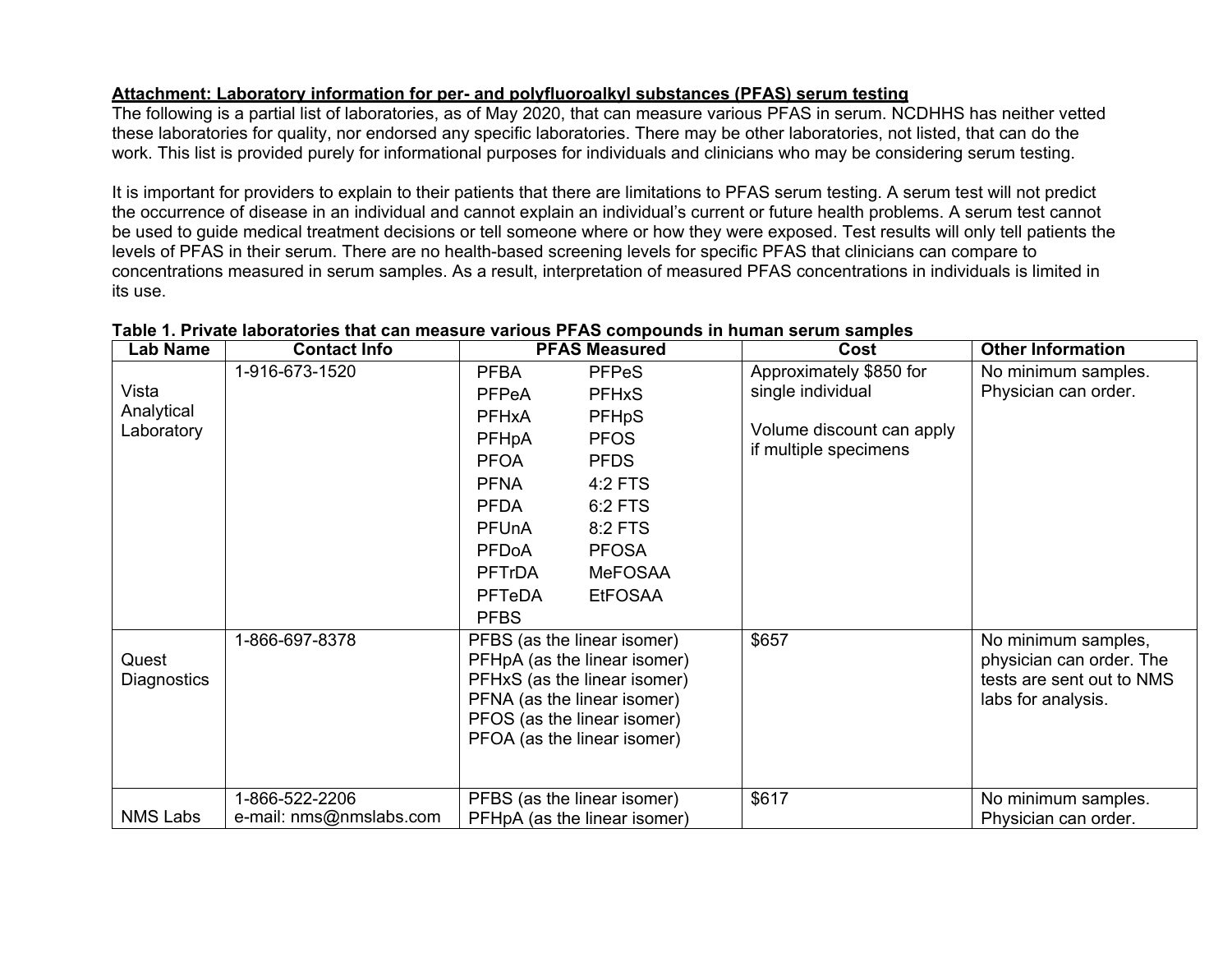|                 |                                       | PFHxS (as the linear isomer)<br>PFNA (as the linear isomer)<br>PFOS (as the linear isomer)<br>PFOA (as the linear isomer)                                                                                                                          |                                                                                                                                                                                                                            |                                                                                               |                                                                                                                                                  |
|-----------------|---------------------------------------|----------------------------------------------------------------------------------------------------------------------------------------------------------------------------------------------------------------------------------------------------|----------------------------------------------------------------------------------------------------------------------------------------------------------------------------------------------------------------------------|-----------------------------------------------------------------------------------------------|--------------------------------------------------------------------------------------------------------------------------------------------------|
| <b>SGS AXYS</b> | 1-888-373-0881<br>https://sgsaxys.com | <b>PFBA</b><br>PFPeA<br><b>PFHxA</b><br>PFHpA<br><b>PFOA</b><br><b>PFNA</b><br><b>PFDA</b><br><b>PFUnA</b><br>PFDoA<br><b>PFTrDA</b><br><b>PFTeDA</b><br><b>PFBS</b><br><b>PFPeS</b><br><b>PFHxS</b><br><b>PFHpS</b><br><b>PFOS</b><br><b>PFNS</b> | <b>PFDS</b><br><b>PFDoS</b><br>$4:2$ FTS<br>6:2 FTS<br>8:2 FTS<br><b>PFOSA</b><br><b>MeFOSAA</b><br><b>EtFOSAA</b><br>N-MeFOSA<br>N-EtFOSA<br>N-MeFOSE<br>N-EtFOSE<br>HPFO-DA<br><b>ADONA</b><br>9C-PF3ONS<br>11CI-PF3OUdS | Minimum batch size of 8<br>samples is \$455. The cost<br>is dependent on how many<br>samples. | SGS runs batches of<br>samples, individual<br>physicians can submit<br>minimum of 8 samples.<br>SGS can measure<br>33PFAS in 0.5 mL of<br>serum. |